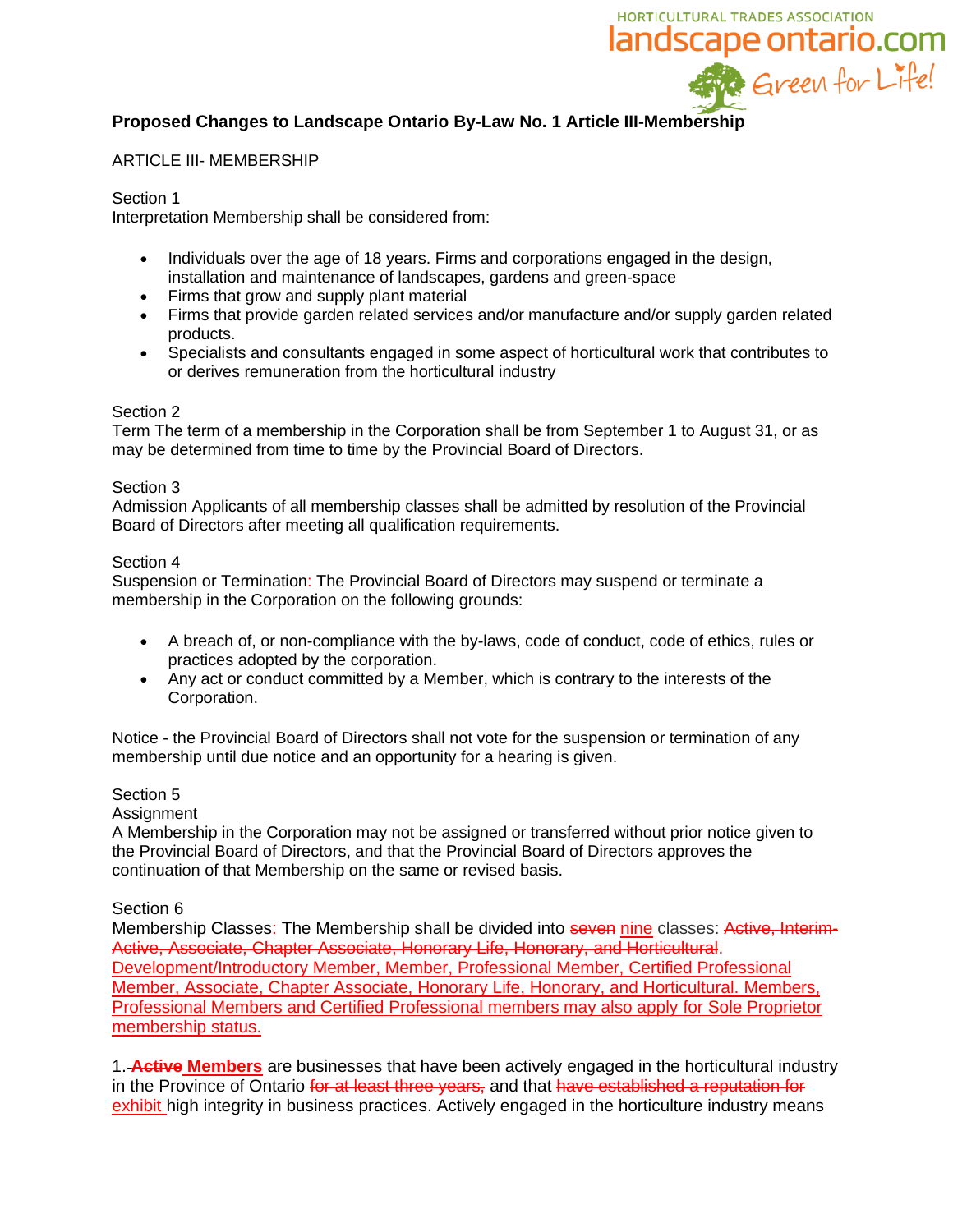# HORTICULTURAL TRADES ASSOCIATION landscape ontario.com

carrying on business primarily as a grower, landscape contractor, irrigation contractor, landscape designer, landscape maintenance (including tree service), landscape lighting, irrigation, snow and ice management, lawn-care company, garden centre or any combination of the foregoing. Applicants for Active membership must be able to demonstrate accreditation according to the accreditation criteria. In those instances where there is question as to eligibility for membership, proof of assessment by the Workplace and Safety Insurance Board (WSIB) in the appropriate WSIB category shall be taken as Prima Facia proof of eligibility to apply in this membership category after three years in business.

Any Active Member may:

- Attend and take part in discussions at general meetings.
- Vote on any matter and be appointed to any office in the Corporation with the exception that that they shall not be permitted to be elected as an officer on a Chapter Board of Directors or to any position on the Provincial Board of Directors
- Be appointed to and chair committees.
- Receive all services and publications that the Corporation may issue.
- Resign from the Corporation in good standing upon payment of current dues and all arrears.

2. **Professional Member** are businesses that have been actively engaged in the horticultural industry in the Province of Ontario for at least two years, and meet all accreditation criteria for Members outlined in By-Law No. 1, Article III, Section 6-1. Applicants for Professional membership must be able to demonstrate proof of professional development.

Any Professional Member may:

- Attend and take part in discussions at general meetings.
- Vote on any matter and be appointed to any office in the Corporation.
- Be appointed to and chair committees.
- Receive all services and publications that the Corporation may issue.

3. **Certified Professional Member** are businesses that are current Active-Professional members of the Corporation, and have been an Active member of the Corporation for at least five consecutive years meeting all accreditation criteria for Active members outlined in By-Law No. 1, Article III, Section 6-1. Applicants for Certified Professional membership must be able to demonstrate proof of professional certification or equivalent and continuing professional development education for a minimum of ten per cent of all staff.

# Any Certified Professional Member may:

- Attend and take part in discussions at general meetings.
- Vote on any matter and be appointed to any office in the Corporation.
- Be appointed to and chair committees.
- Receive all services and publications that the Corporation may issue.

4. **Sole Proprietor Status** is a status which Active, Professional and Certified Professional members of the Corporation may apply for. Sole Proprietor members of the Corporation are sole proprietor businesses without employees, that have been actively engaged in the horticultural industry in the Province of Ontario for at least three years, and meet all accreditation criteria for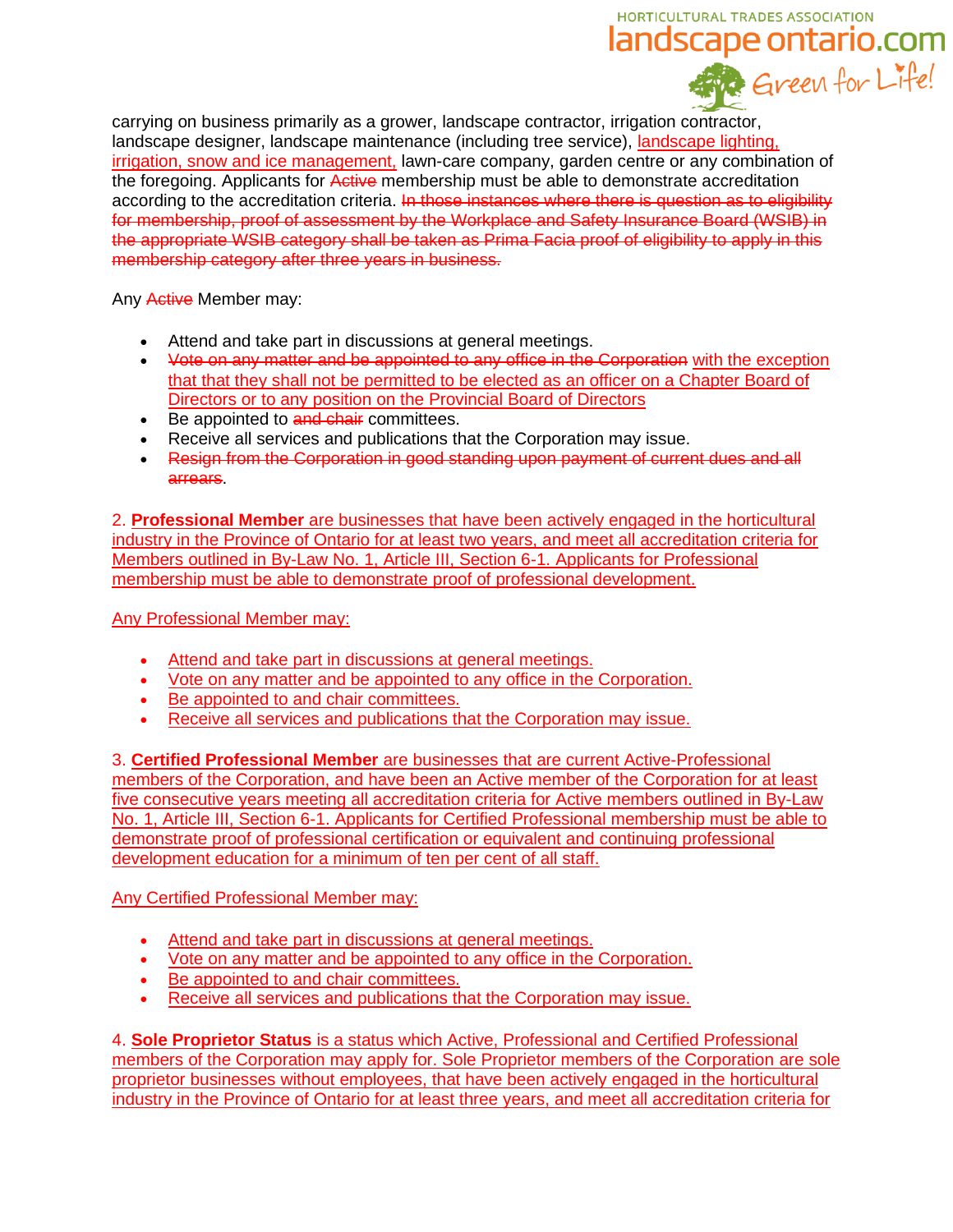

# Active members outlined in By-Law No. 1, Article III, Section 6-1.

# Any Sole Proprietor Member may:

- Attend and take part in discussions at general meetings.
- Vote on any matter and be appointed to any office in the Corporation.
- Be appointed to and chair committees.
- Receive all services and publications that the Corporation may issue.

5. **Interim-Active Members** are those businesses that otherwise qualify for application in the Active Members category with the exception that they have not yet completed three years in business. All applicants for Interim-Active Membership must, have completed 12 months in business at the time of their membership approval. Interim-Active Members shall have all privileges and obligations of Active Members with the exception that they shall not be permitted to be elected as an officer on a Chapter Board of Directors or to any position on the Provincial Board of Directors. Member companies that have changed ownership shall not be classified as Interim-Active Member unless the company in question was an Interim-Active Member at the time of the changeover. Individuals who have been actively involved in a business for a minimum of one year, which have been or would have qualified as Active Member and who subsequently commences business operations separate from that business may immediately apply for membership for the new business in the Interim-Active category. Any new firms or corporations whose principal shareholders have been actively engaged in the horticultural business for over three years under any other name must apply for Active membership. Interim-Active Members shall not use the logo.

6. **Associate Members** are suppliers to the industry and the Corporation. This may include but shall not be limited to manufacturers and distributors of horticultural products, printers, publishers of trade papers, manufacturers of agricultural implements and mechanical equipment, landscape lighting, snow ploughing, excavating, and paving companies that do not install green plants and who do not carry on business in any other category that would qualify them for membership as a an Active Member. Privileges and obligations of the Associate Member shall include:

- Attendance and taking part in discussion at the general meetings.
- Appointments to and Chairpersonship of committees.
- Receipt of all publications issued by the Corporation.
- Voting on all motions presented at the Chapter meetings and Industry Sector Group meetings only.
- Serving as a Director on Chapter Board of Directors, or as an Officer on Industry Sector Group Board of Directors, only to a maximum of 20 per cent of the number of Directors.
- Resignation from membership in the Corporation in good standing upon payment of current dues and all arrears.
- They are entitled to all discounts, including magazine advertising and Congress exhibitor discount.

7. **Chapter Associate Members** are those businesses that otherwise qualify for membership in the Associate Member category with the exception that they are carrying on business in only one Chapter area. The privileges and obligations of the Chapter Associate Member are exactly those of the Associate Member with the exception that they are not entitled to magazine or Congress exhibitor discounts. The Board of Directors of the Corporation will decide on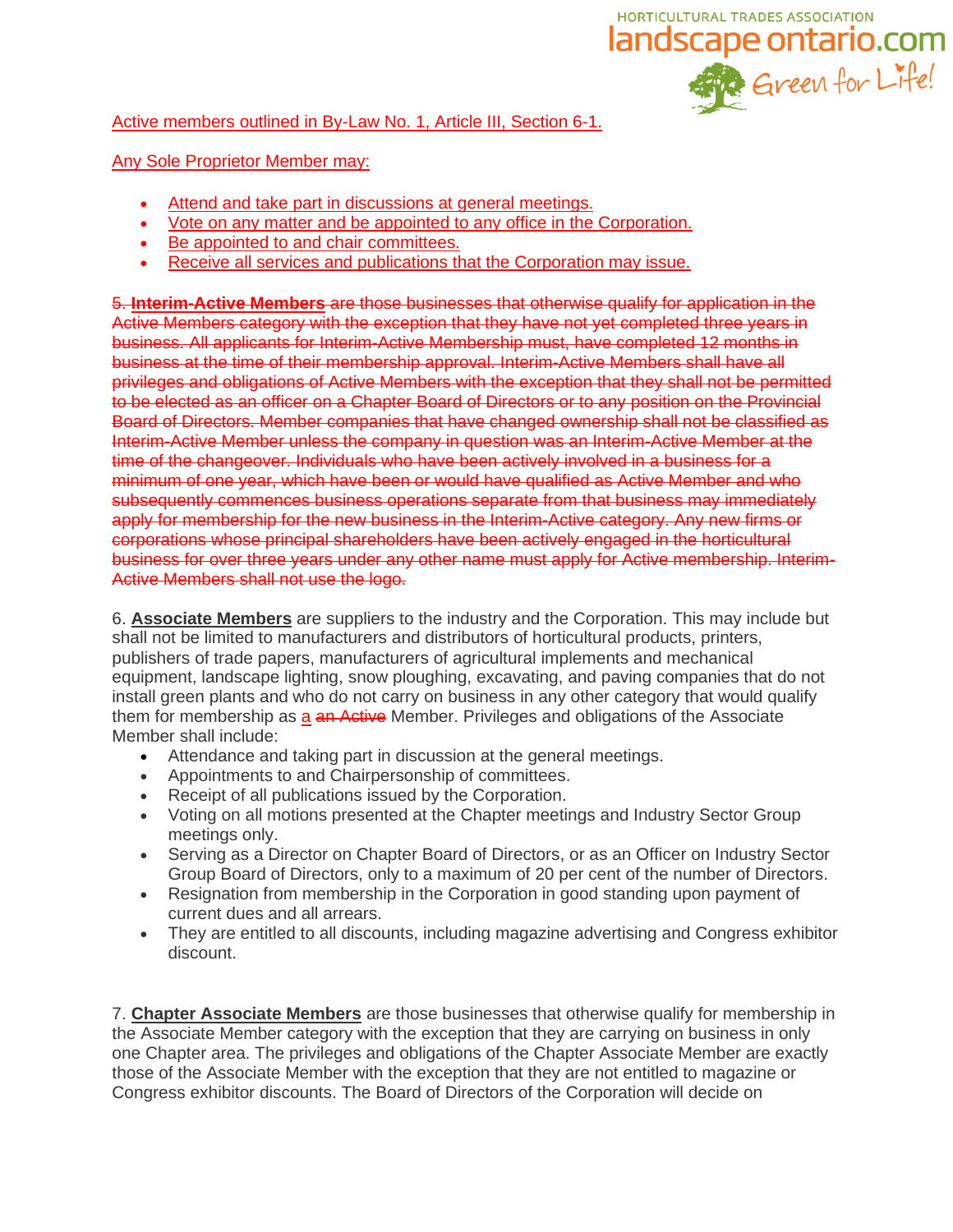

admittance of the company into the Corporation.

8. **Honorary Life Members** are distinguished individuals of outstanding accomplishment or contribution to the Horticultural Industry or the Corporation. Honorary Life Members may be nominated by any five Active Members of the Corporation when such nomination is made in writing. Nominees for Honorary Life Membership will be reviewed and approved by the Provincial Board of Directors. Honorary Life Members shall have all the obligations and privileges of Active Members with the exception of payment of membership dues, which shall be waived.

9. **Honorary Members** are individuals whose merit the Corporation wishes to recognize. Honorary Members may be nominated in writing by any two Active Members of the Corporation and must be approved by resolution of the Provincial Board of Directors. Honorary Membership shall be one year with no limitation to the number of renewals. Honorary Members shall have all privileges of Active Members with the exception that they shall not have a vote in the affairs of the Corporation, nor shall they pay dues.

10. A) **Horticultural Individual Members** shall be individuals engaged in work allied to the horticultural industry but do not carry on business in a manner that would qualify them to membership in any other category. Horticultural Members may include but shall not be exclusively held for professors and teachers of horticulture, ecologists, conservationists, media specialists in horticultural matters, researchers in horticultural sciences and landscape architects. Other horticultural industry associations may join this category. Newly graduated students of recognized Horticultural-related programs who are not in their first year of business may join this category for a period of one year prior to applying for Interim membership. Privileges and obligations of a Horticultural Individual Member shall be:

- attendance and participation in discussions at general meetings
- appointment to and Chairmanship of committees
- reception of all publications issued by the Corporation
- serving as a Director on Chapter Board of Directors, or as an Officer on Industry Sector Group Board of Directors, only to a maximum of 20 per cent of the number of Directors
- resignation from membership in the Corporation in good standing upon payment of current dues and all arrears.

10. B) **Individual Member**: Individual member status will be conferred to all employees of current Active members of the Corporation without a membership fee with the same privileges and obligations outlined in By-Law No. 1 Article III Section 6-10.

11. **Development/Introductory Member** are those businesses that have been actively engaged in the horticultural industry in the Province of Ontario, have not previously been a member of the Corporation and otherwise qualify for application in the Interim or Active Members. Businesses may join this category for a period of one year prior to applying for Interim or Active membership. These businesses shall be actively engaged in the landscape horticultural industry in the Province of Ontario. Actively engaged in the horticulture industry means carrying on business primarily as a grower, landscape contractor, irrigation contractor, landscape designer, landscape maintenance (including tree service), lawn-care company, garden centre or any combination of the foregoing. Privileges of a Development Member shall be:

• attendance and participation in discussions at general meetings